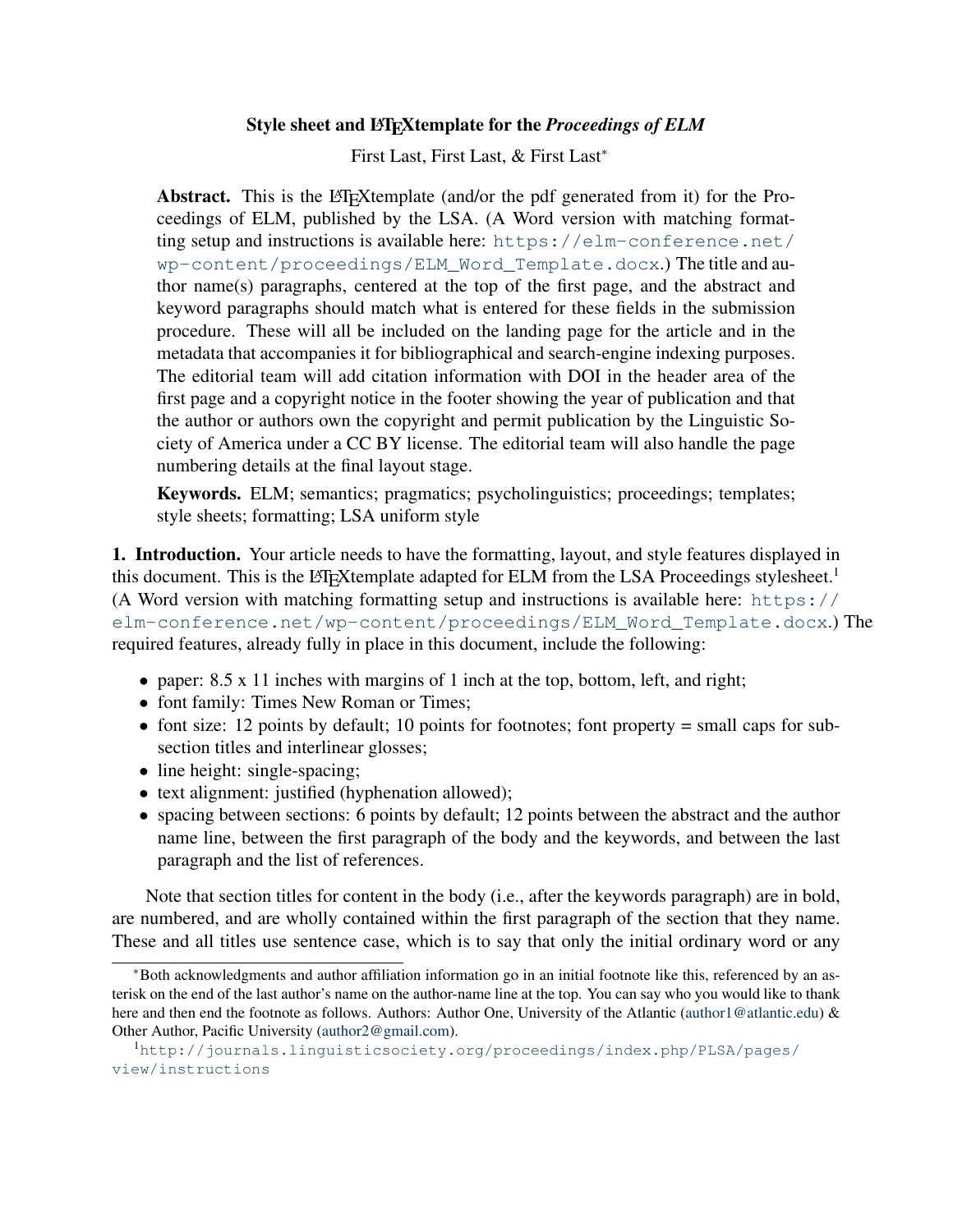ordinary word after a colon has the first letter in uppercase. Naturally, words that ordinarily have the first letter in uppercase, such as proper names, should have them that way in sentence case as well.

The non-initial paragraphs of body text within each section should be indented by 0.3 inches, like this one, and have no extra space above them, like this one.

2. Further Details. This section, which like all sections but the first, has a space of 6 points between it and the preceding paragraph, illustrates how to include subsections, if you choose to use them, and how to include language examples and illustrations, tables, figures, and the like. If you choose to use subsections, you should probably not go deeper than one to two levels of subsections. Subsections are numbered (in regular font) like sections, and differ only in their font, which uses small caps.

2.1. HOW TO INCLUDE LANGUAGE EXAMPLES. For interlinear glosses use the abbreviation sys-tem and formatting conventions of Leipzig Glossing Rules,<sup>[2](#page-1-0)</sup> but do not italicize any of the lines or indent the number labels. The examples in this document use the linguex package and have been adjusted to the LSA format requirements (see commands right after \begin{document} in the LATEXCODE). For glossed examples, append 'g' to the linguex example commands (e.g,  $\text{exg. or}$  $\aq$ .; see linguex documentation for details.<sup>[3](#page-1-1)</sup>

Example [\(1\)](#page-1-2) below shows how to include a single numbered language example with interlinear glossing together with a line identifying the language and its source.

<span id="page-1-2"></span>(1) Gila abur-u-n Gila they-OBL-GEN farm forever ferma hamišaluğ güğüna amuq'-da-č. behind stay-FUT-NEG 'Now their farm will not stay behind forever.' (Lezgian, [Haspelmath](#page-3-0)  $(1993):207)^4$  $(1993):207)^4$  $(1993):207)^4$ 

Example [\(2\)](#page-1-4) shows how to include multiple letter-labeled examples under a single number label.

- <span id="page-1-4"></span>(2) a. nuka-ka ˜ Maria papa-ta 1SG-TOP Maria potato-ACC cook-CAUS-PASS be-PST-1SG.SBG yanu-chi-shka ka-rka-ni. 'I was made to cook potatoes by Maria.'
	- b. \*ñuka-ka mishqui-ka miku-naya-shka ka-rka-nil. 1SG-TOP candy-TOP eat-DESID-PASS be-PST-1SG.SBG 'I wanted to eat candy.'

There should be no extra space between any contiguous examples. But each whole set of such should have a 6-point space above and below. The first line may be set in italics, if you prefer.

2.2. FIGURES, DRAWINGS, AND TABLES. Center tables, figures, and other illustrative items and include a centered caption line beneath them. Provide 6 points of vertical space above and below the entire array and between the caption and the item. Figures and tables must be referenced

<span id="page-1-0"></span><sup>2</sup><http://www.eva.mpg.de/lingua/resources/glossing-rules.php>

<span id="page-1-3"></span><span id="page-1-1"></span><sup>3</sup><http://texdoc.net/texmf-dist/doc/latex/linguex/linguex-doc.pdf>

<sup>&</sup>lt;sup>4</sup>The Lezgian alphabet is used here, as in the source document. IPA symbols need not be used when presenting examples in the manner used in a source document or from languages with their own alphabet. But, the characters should be explained with reference to IPA characters, in a footnote, for example (Lezgian  $\check{s} = f/\zeta$ ,  $vg = /g^{\omega}/f$ , etc.).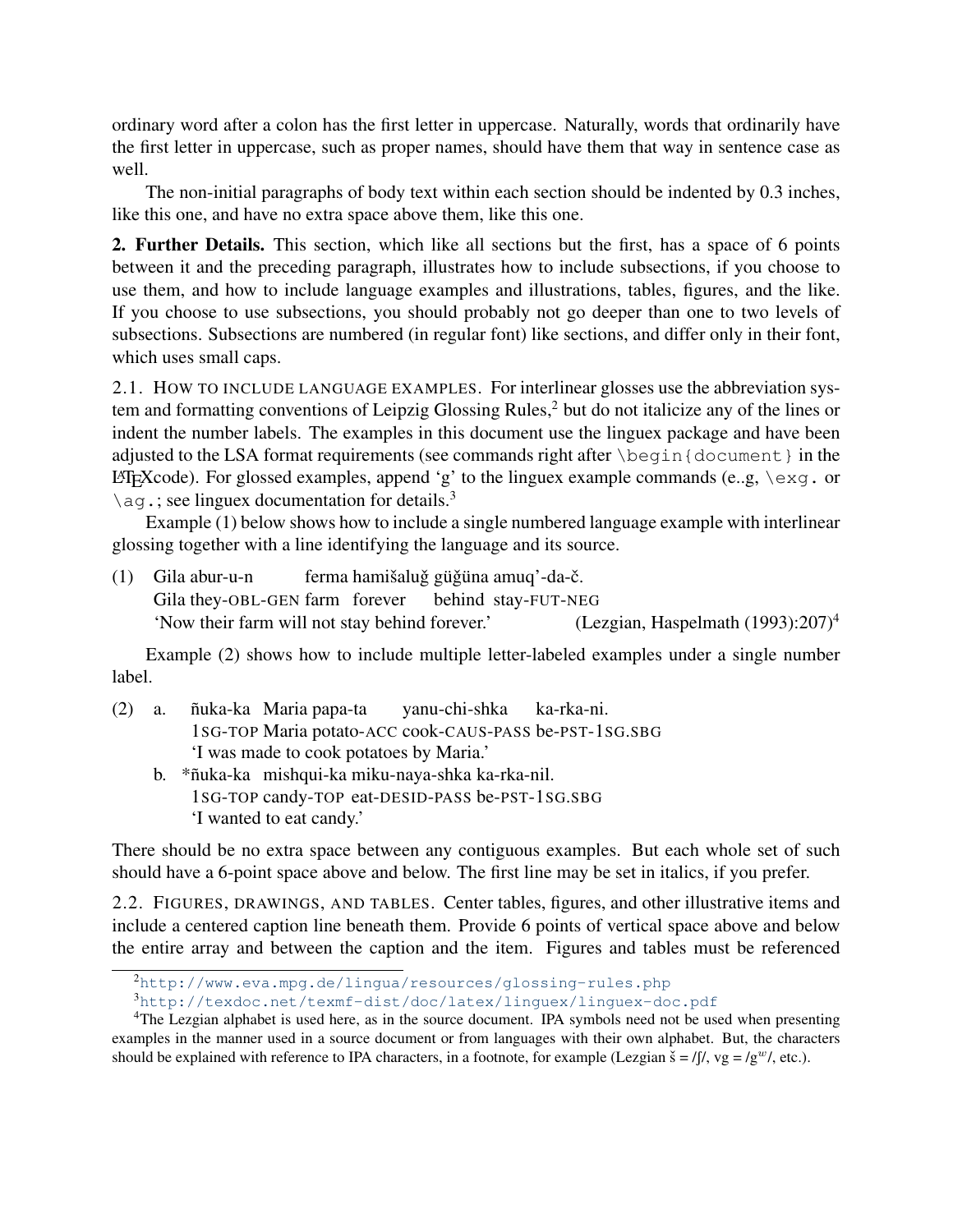initially in the body text at some point before they appear. And, they should appear as close to their initial reference as is feasible. An illustration is provided in Figure 1, using the graphicx package. All included figures should follow the format below.<sup>[5](#page-2-0)</sup>



<span id="page-2-2"></span>Figure 1: Choices by participants' identity: Prolific

An example of table formatting is illustrated by Table [1.](#page-2-1) It uses the same formatting as Figure [1,](#page-2-2) but with Table *N* as the caption label. Use only simple horizontal lines as separators, if desired. The spacing before and after this table is controlled by the \setlength\intextsep{6pt} command in the preamble. The space between the table and the caption is also set in the preamble, by \setlength\abovecaptionskip{6pt}.

| Heading 1 Heading 2   |  |
|-----------------------|--|
| X Some data Some data |  |
| Y Some data Some data |  |

<span id="page-2-1"></span>Table 1: Table showing some data about something

Drawings of syntactic trees should be added as numbered examples, parallel to other linguistic examples. Authors can choose on their own which tree generating packages to use in  $\Delta E$ F

3. Supplementary materials. If you have supplementary materials that you want to make available to readers, such as video clips, data files, or large images, and they cannot be accommodated in a PDF article of this kind, you can ask the editors to upload these to a dedicated proceedings resources space on the ELM website, or host them on a personal or institutional external website or on such media-sharing sites as YouTube, Dropbox, or Google Drive, and provide active hyperlinks to them in the body of your article, using the  $\ucl\{URL\}$  command. (Note that links introduced with \href will not be preserved in the final

4. Citations and references. Use author-date notation for in-text citations, for example: . . . as noted recently by [Silk](#page-3-1) [\(2012\)](#page-3-1) and [AnderBois](#page-3-2) [\(2014\)](#page-3-2) , drawing on insights from various other

<span id="page-2-0"></span><sup>&</sup>lt;sup>5</sup>This example picture is taken from [Beltrama & Schwarz](#page-3-3) [\(2020\)](#page-3-3).